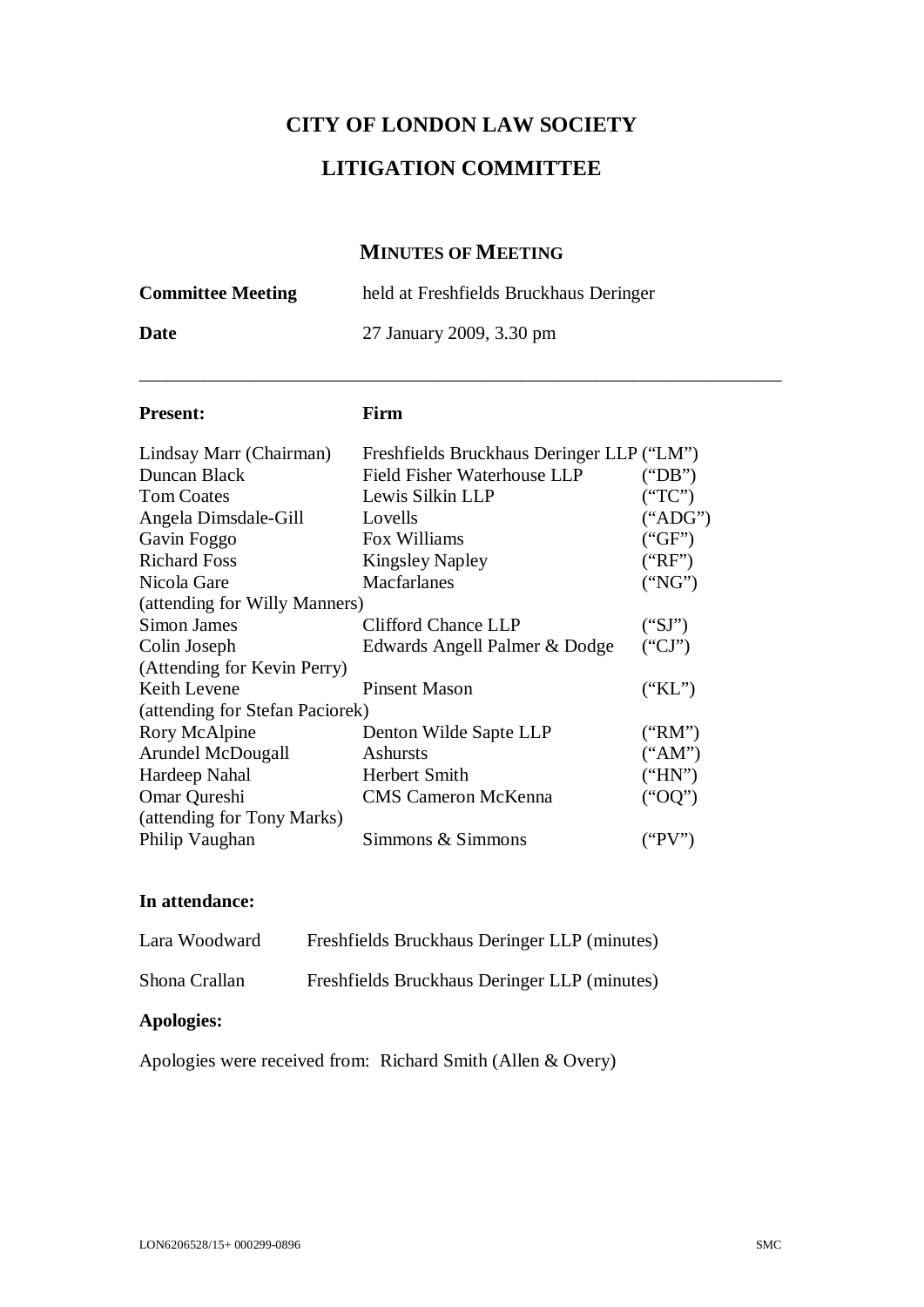#### **1. JACKSON COSTS REVIEW ON THE RULES AND PRINCIPLES GOVERNING THE COSTS OF CIVIL LITIGATION**

#### 1.1 Meeting to provide feedback to Phase 1 of the Review

LM said that HN had arranged for HN and LM to attend a meeting with Lord Justice Jackson on 29 January 2009. The primary topic for today's meeting was to discuss the topics for which Jackson LJ had requested information to assist with "Phase 1" of his costs review (the *Costs Review*) is review so that we could represent the Committee's views on a the meeting. It was agreed that the meeting with Jackson LJ would be in lieu of a written submission in respect of Phase 1 (of course, we may wish to comment at the subsequent consultation phase in the summer).

HN reported that Hilton Mervis (of Lovells on behalf of the Commercial Litigators' Forum) and John Reynolds (of White & Case) will also be meeting.

Referring to the Review, HN commented that the first 3 months of the Review would be spent looking at the issues, and that by Easter there would be an outline of the key issues and what required further investigation. There were also reviews being undertaken on the model in other jurisdictions.

It was agreed that it would be helpful to ask on Thursday what the problem areas are seen to be. In terms of the costs incurred, it was agreed that the Committee is not in a position to submit a survey of statistical data on recovery rates but it was noted that a number of firms are currently looking at providing this data.

The Committee thought that the Review's discussion on proportionality of costs was probably referring to personal injury cases, as it was considered that in general in the larger cases that made up most of the workload of the firms present, the cost would not exceed the damages recovered. However, it was agreed that this would not necessarily be the case, and that it was important to look at what the alternative outcome could be if the costs did exceed damages recovered.

It was agreed that it would be helpful to assess the key areas which result in disproportionate costs and look at how to best manage them. These are:

- Discovery
- **Ɣ** Witness statements
- Pre protocol behaviour
- trial

#### 1.2 List of Issues

The Committee queried whether there should be a List of Issues generally beyond the Commercial Court, but decided that this should be subject to it being tested in the Commercial Court first. The Committee felt that the List of Issues should be an evolving document. LM said that if the List of Issues works then it should be used in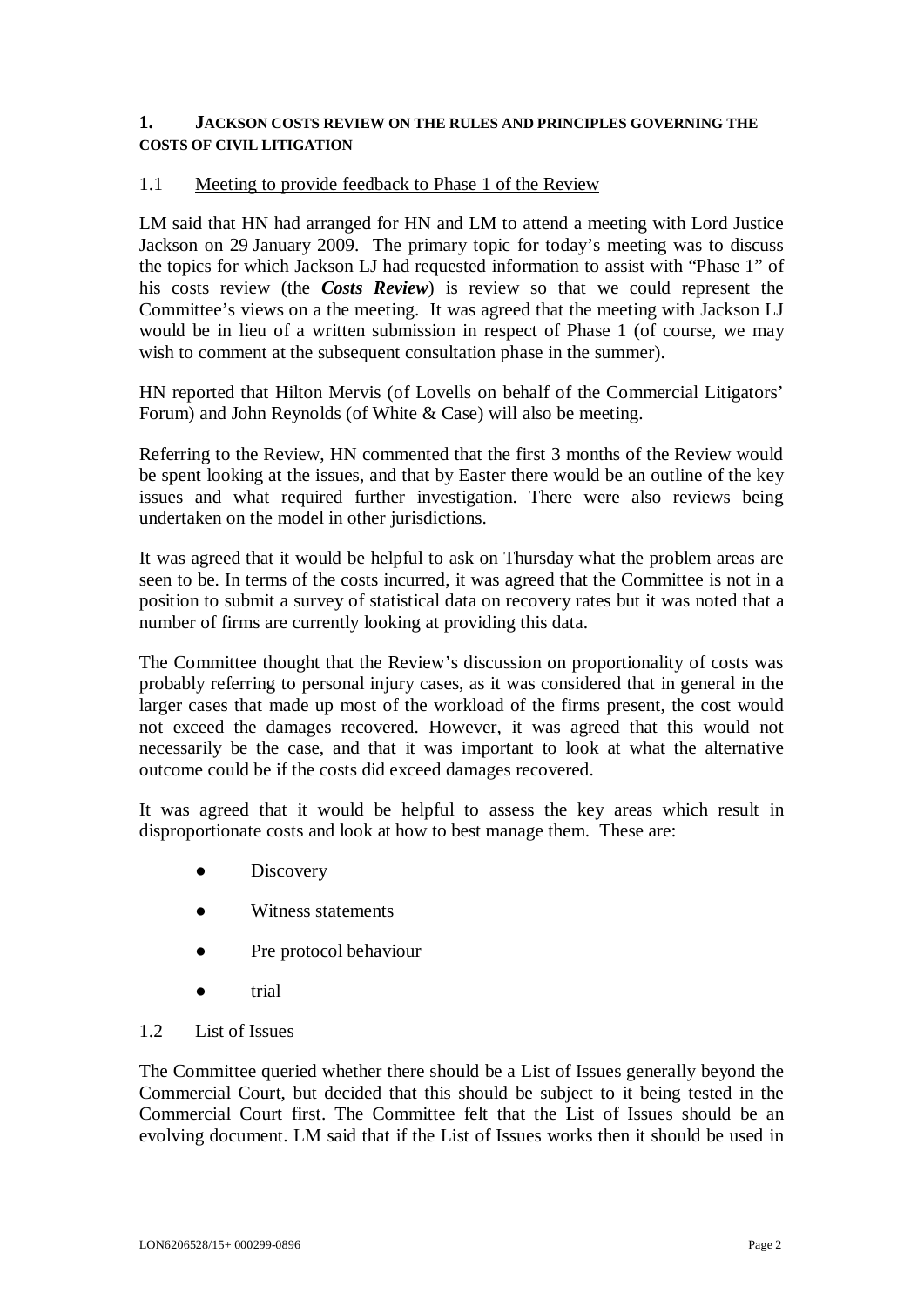other courts also. CV questioned whether it was thought of as a cumbersome cost but LM felt that generally people were in favour of the model. SJ said that the List of Issues was introduced because of criticism of the use of pleadings, so therefore it would be better to fix the pleadings rather than abandon them. He said it would be helpful to ask the following: what are pleadings and why do we have them?

ADG said that over time judges have added layers to the process by adding on skeletons and openings and closings. Extra steps tended to increase costs. AM said that at the forum on the LTWP proposals on 26 January 2009, there was an indication that judges were prepared to become more involved in managing cases. RM said that greater involvement by judges would help.

ADG said that the reason costs were so high in the private sector is because the public sector is under funded resulting in shortage of judicial resources. CV agreed, but said that this response was always rejected.

The Committee felt that the List of Issues has not yet been in operation for a sufficient period to see its effects on the subsequent stages of case preparation and on trial. While it costs more in itself, it was felt that if it reduces the length of witness statements and the scope of discovery then it would be beneficial. However, whether it achieved this result would not be known for a couple of years, and there were some on the Committee who did not think this would be the result.

A further point that was made was that when looking at the issue of costs, the aim is to provide justice at a proportionate cost. So the next question has to be what standard of justice do you want. If you consider that England has a Rolls Royce justice system because of some of its present features, including discovery and that this should be preserved, then you have to accept the reality that it takes time and money to operate in that way.

The point was raised that the quality of justice is relevant when considering what cost is proportionate. It does not make sense to have the same procedure (and therefore expense) in a personal injury case for £10,000 as in a case for £10m (although the value of a "small" PI claim may be great to the individual involved).

#### 1.3 Cost capping

It was noted that cost capping does not in fact control costs, but is merely a limit on the recovery of costs rather than how much is spent in the first place.

LM felt that there must be a more up to date way to do a cost assessment than the present cumbersome approach to a detailed assessment. KL said that it is common to submit 2 pages summarising costs to the Court, and that this is usually accepted. AD raised the concern that costs can become an action in itself. The Committee was of the view that the way costs are assessed is removed from how time is actually recorded. It was suggested that costs should be detailed to the Court in the same way as you provide a costs narrative to a client. This would save time as you could simply copy and print the client's costs narrative for the court.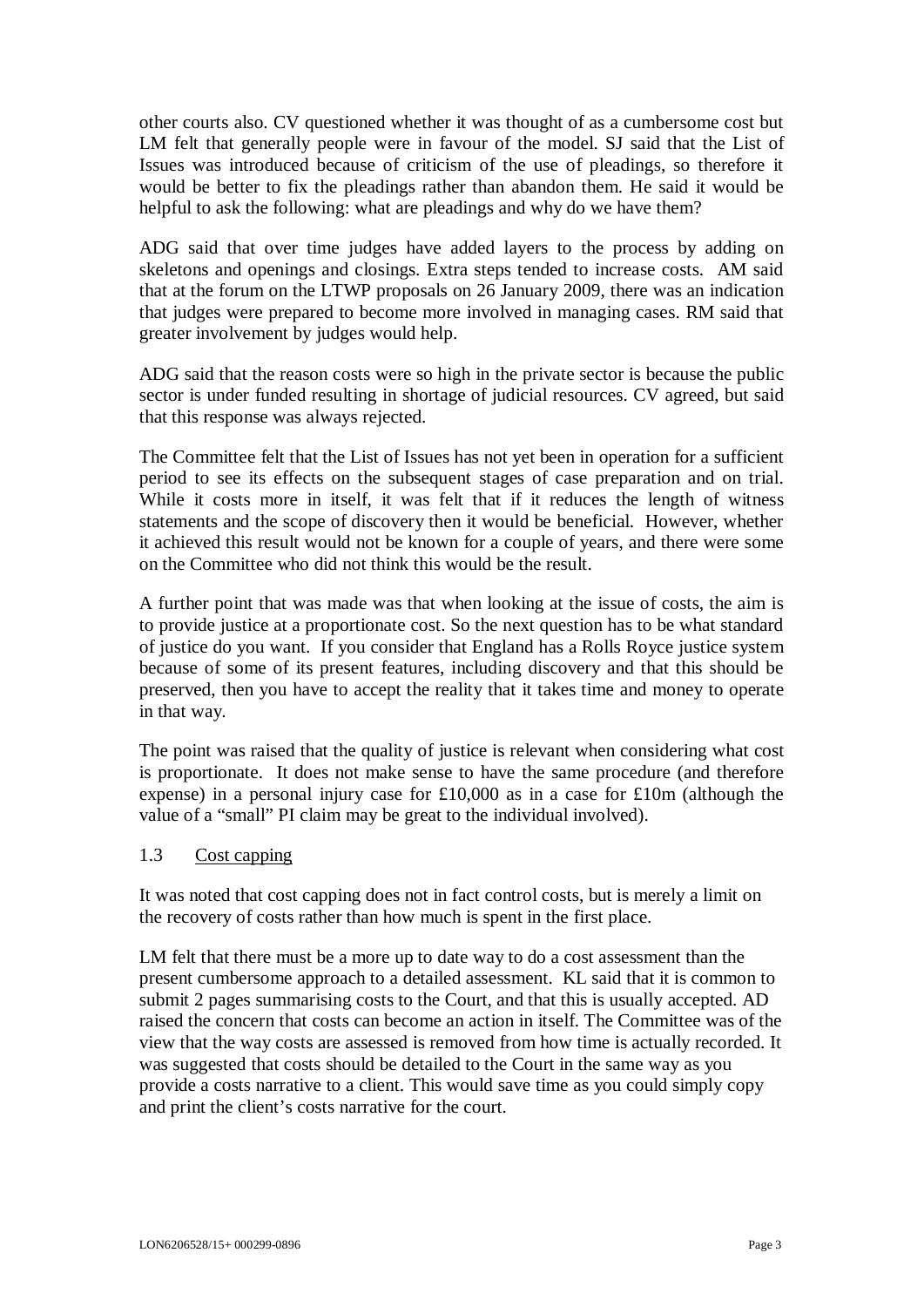TC said that the paying party should disclose their costs by the same categories as the other side. HN agreed this would be a good idea. TC said that if both sides had broadly the same number of witnesses and discovery a comparison between the amount spent by each party might save the need for a costs assessment.

HN suggested that an alternative approach to costs might remove the need for a detailed assessment in the majority of cases. His suggestion was that the wining side could be offered, say, 70% of their costs or the choice of an assessment. If the assessment resulted in a greater amount being awarded then they would receive this difference but if less, they would have to pay the cost of the detailed assessment.

AD felt that this was a very good idea but that it was too radical for the courts at present. TC asked whether, under this system, the paying party would also have the right to challenge? DB suggested that they would, but that the same rule would apply that if they requested a detailed cost assessment and it resulted in their being awarded less, they would have to pay the cost of the assessment. Concern was raised that with this model, the successful party could receive costs without having to create a detailed statement. KL felt that the problem at present is the interim payment, and DB said that this model would not require an interim payment provision since the 70% would be payable up front.

It was queried whether the indemnity principal was sufficient to deal with a situation where one party pays their lawyers a very high figure.

HN concluded that there were some good ideas to raise with Lord Justice Jackson.

#### 1.4 Witness statements

The question was posed whether the procedure should revert to the old system of relatively short witness summaries coupled with examination in chief.

RA said that he was in favour of witness statements and that he felt they were criticised unjustifiably. He said that the length of witness statements was not a problem when they can save time and cost at trial. There were differing views as to whether a detailed witness statement allowed a dishonest witness to hide behind the statement or tended unfairly to trip up n honest witness.

LM said that he would prefer to have witness statements than not, although he felt it would be better if they were reigned in somewhat in their length. HN referred to the fact that Andrew Smith had clarified that the rules as to lists of issues had not been intended to move away from a statement being a chronological narrative. Linking the statement to the issues could be done by a marginal cross reference against each paragraph in the statement to the relevant issue(s).

#### 1.5 Disclosure

There was a discussions about the considerable disclosure burden even under the Woolf reforms, aggravated by the massive expansion of electronic documentation. It was noted that Lord Woolf wrote his report at a time when electronic documents were increasing rapidly. The reforms had therefore not achieved the aim of reducing the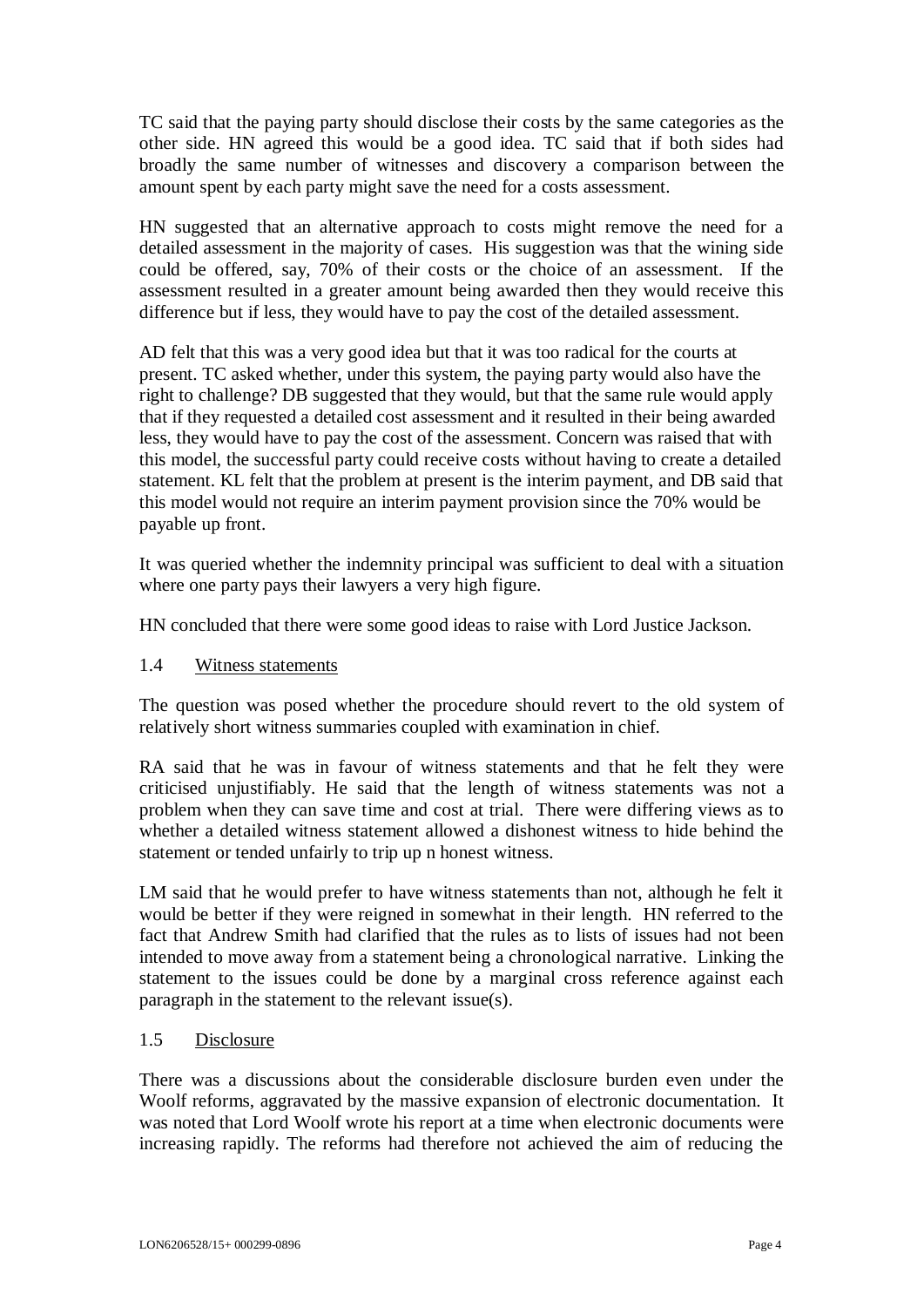cost of disclosure. It was noted that the disclosure process had a huge impact on the costs of litigation, both in its own terms and because its affect on the scope of subsequent evidence. DB highlighted the concern that judges and counsel were not usually the best placed to determine disclosure issues and said that these matters would often be better dealt with by solicitors. DB also noted that in the USA there was no obligation to list disclosed documents, and he suggested that this approach could save significant costs since it takes so long to prepare the list. It was suggested that it might be preferable if there was a system whereby the costs of detailed review were borne by the other party rather than the disclosing party

It was suggested that to make a significant impact on reducing the cost of disclosure process, it would be necessary to move away from the present approach of having to disclose both documents on which the disclosing party wishes to rely and those which may help the opposing party. A narrower obligation as the initial disclosure would reduce the extent of document reviews. It was noted that at the recent Commercial Litigators' forum, Mark Humphreys (Linklaters) had suggested that we should move away from automatic disclosure. On the other hand, this would risk undermining an important protection of our legal system, although there would still be an obligation to preserve documents so that they were available if an order for targeted disclosure was made.

It was considered that the Commercial Court list of issues might prove of some assistance in controlling disclosure.

## 1.6 Trial estimates

The intention of the LTWP had been for all trial estimates to be for a maximum of 3 months. SJ suggested not having speeches, as it is faster to read than be read to. LM said that oral closings should be kept since it was the only time now when the advocate could fully develop an oral presentation of his submissions, although he accepted that a tighter control was necessary on lengthy oral advocacy. SJ agreed that an oral closing could be something that the Judge would ask for if required, but suggested they could be severely time limited, e.g. to 30 minutes. AD agreed that oral advocacy is a valuable part of the English legal system. It was agreed that limits on cross examination generally work.

#### 1.7 Cost Capping/Estimates

The Committee felt that that costs capping was not generally helpful for commercial cases.

#### 1.8 Cost Shifting

Concern was raised as to what the results would be if cost shifting were to be abolished. SJ felt that it should not be, and LM agreed.

DB proposed that contingency fees were acceptable. KL noted that pure no win no fee cases are very rare in commercial cases. Usually commercial cases adopting a conditional fee approach would use a hybrid so that lower fees (rather than no fee) are charged in return for an uplifted fee if successful. It was suggested that a problem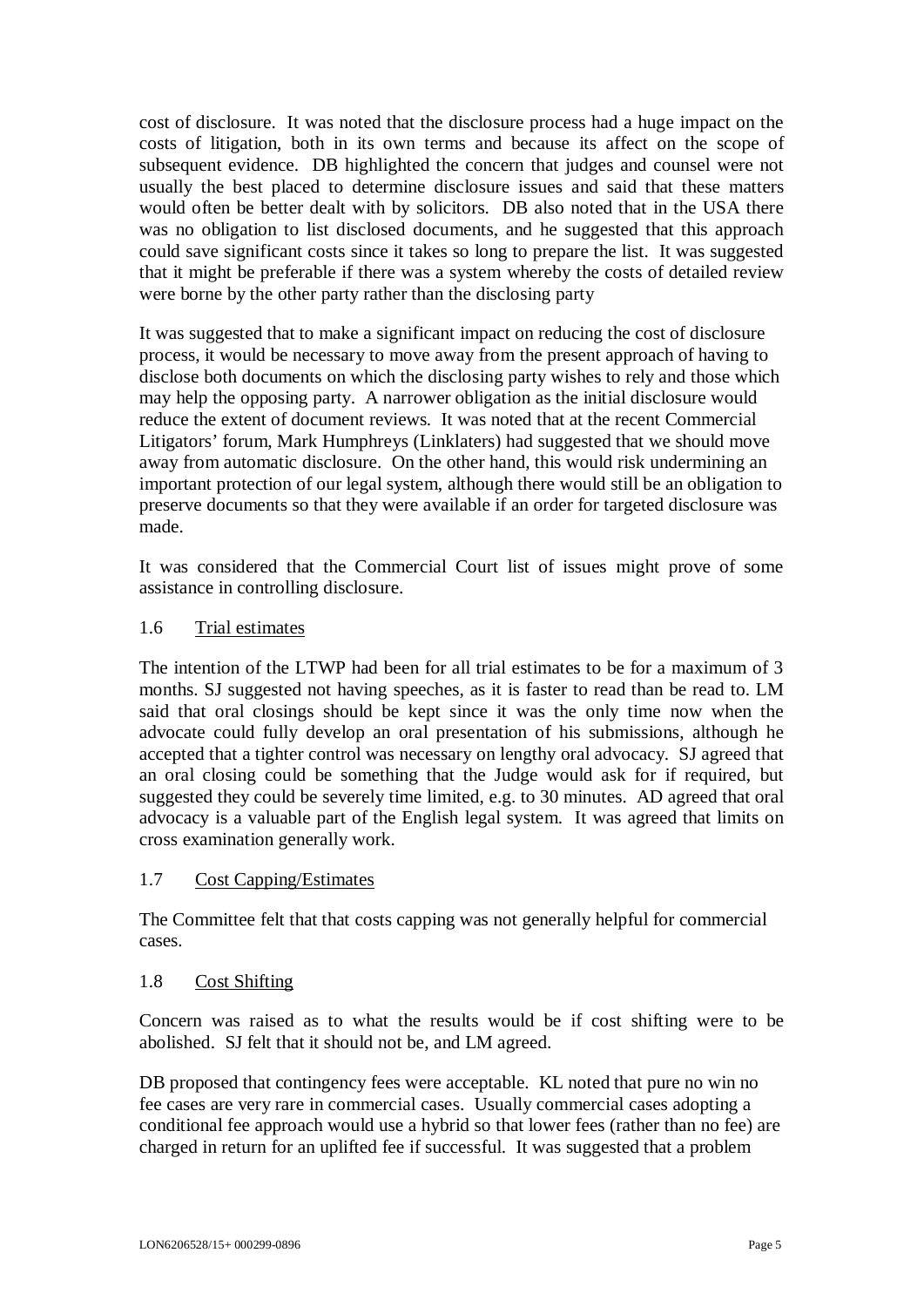with contingency fees, in the same way as third party funding, is that the third party funder is liable – so then lawyers expose themselves to that. Although lawyers can take out insurance to protect themselves against this.

The situation in employment claims was discussed, where because there is no cost shifting in employment disputes, there is value to settling a host of unmeritorious claims because the employer can not get the costs back even if they win.

The question was then raised whether contingency fees can exist within a cost shifting model. It was felt that they could so long as the contingency itself wasn't recoverable. Contingency fees and costs shifting were not necessarily alternatives. The Committee agreed that in principle there is no difference between contingency fees and a success fee. It was suggested that you could add contingency fees as a different layer. It was suggested that because pure no win no fee contingency fee arrangements are very rare in commercial cases, litigation is unavailable to many who could not afford the hybrid model. However it was also noted that contingency fees are not common in the USA for large commercial firms. Clients who can pay will choose to pay all the cost and receive the full amount if they win. It was agreed that the access to justice argument is not aimed at big commercial clients.

#### 1.9 C.F.A's

The Committee had no comments in respect of CFAs in the present context.

#### 1.10 Hourly Rates

The Committee recognised that lawyers' rates may have been slightly higher in the UK than in the US in recent years, but that was heavily influenced by the exchange rate and given the current depreciation of sterling, would no have been reversed. Hourly rates were not the whole story in arriving at the cost of litigation. Work for international clients took place in a competitive market. The reason that costs were cheaper in Europe other than the UK was said to be the difference in legal systems – an inquisitorial system will be cheaper as you do not have disclosure.

Some on the Committee doubted that clients would favour a large scale move away from hourly rates for litigation because of the uncertainties of litigation and that hourly rates were at least transparent. (Contingency fees would of course be moving away from that model.)

#### **2. COMMERCIAL COURT REFORM**

2.1 The Committee noted the questionnaire circulated by Flaux J regarding the experience with the LTWP pilot. It was agreed that in view of the feedback already provided to the Commercial judges via the Committee's open meeting in December, the Committee would not look to respond to the questionnaire. It was noted that it was likely that some individual firms would be responding.